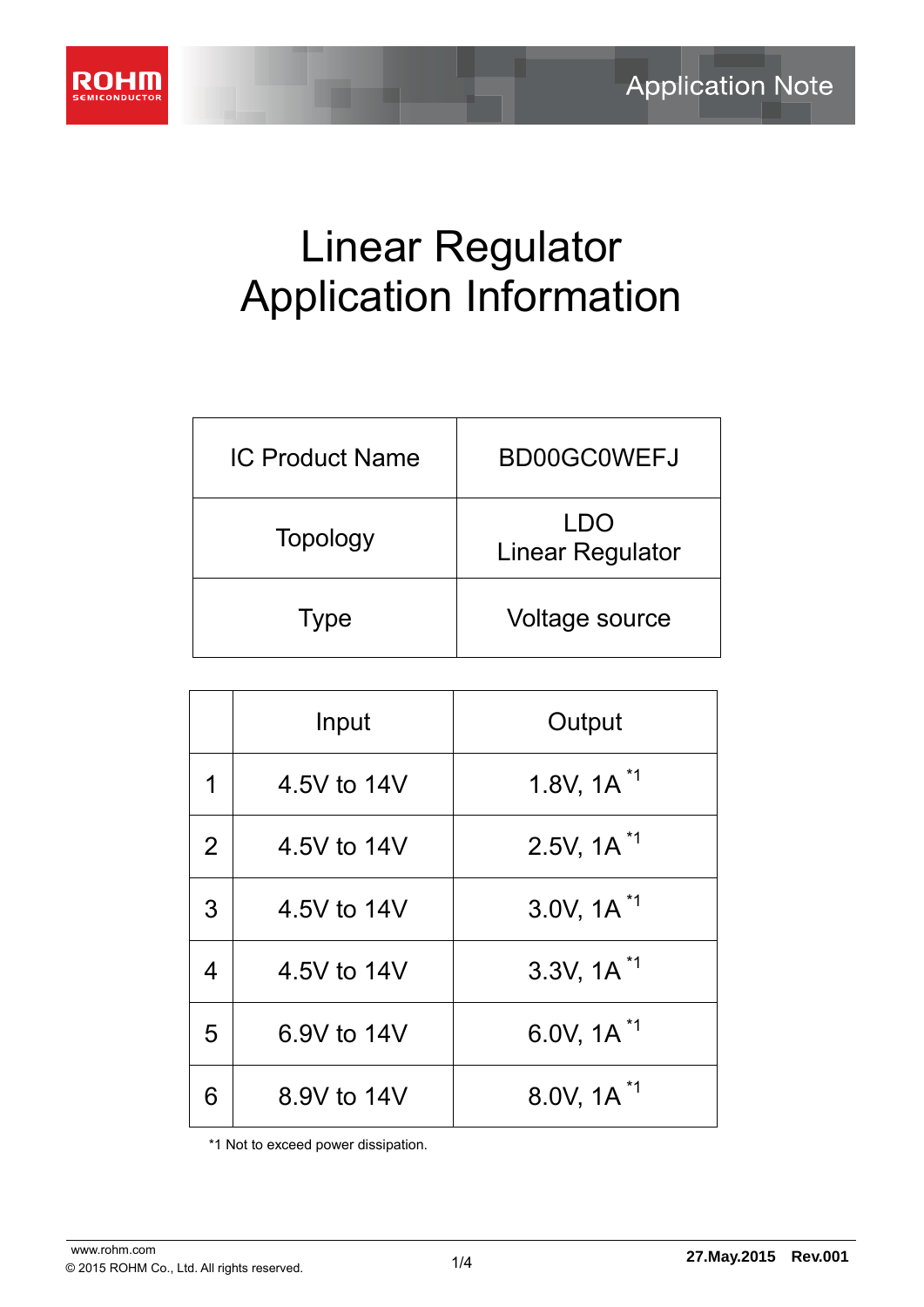# ■ Typical Application Circuit



#### ■ EN terminal setting

| Terminal state  | IC operation     |
|-----------------|------------------|
| $2.4V \sim 14V$ | Normal operation |
| $0V \sim 0.8V$  | Power down       |

■ Output voltage setting

$$
V_{OUT} = \frac{R_1 + R_2}{R_2} \times 0.8 \,[V]
$$

Input/output voltage conditions are required to satisfy the following equations:

$$
V_{OUT} = 1.5V \sim (V_{IN} - 0.9)V \quad \text{at } I_0 = 1A
$$

 $(V_{IN} - 0.9) \le 13V$ 

The use of resistors with  $R_1 + R_2 = 1 \text{k}\Omega$  to 90k $\Omega$  recommended.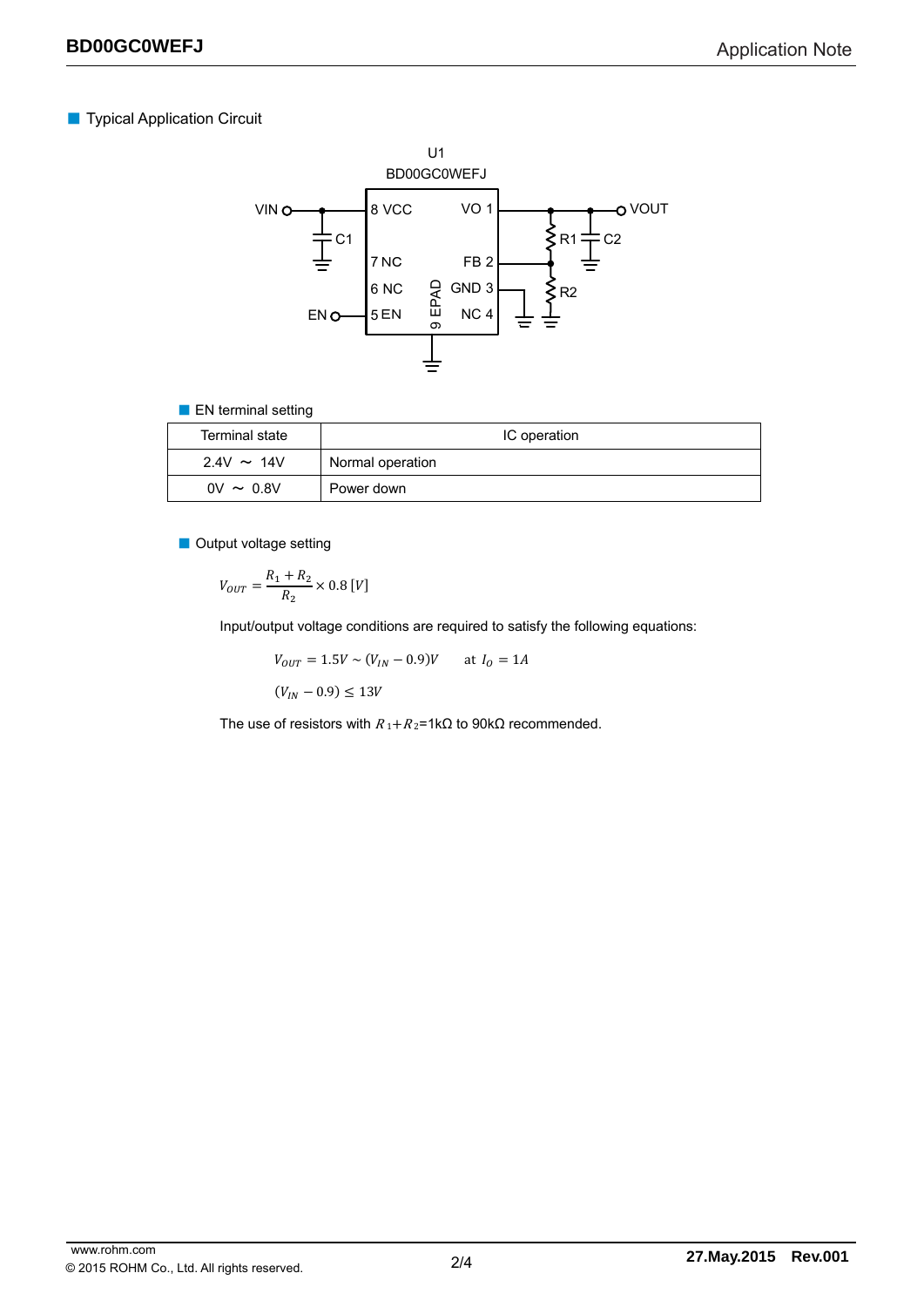# ■ Bill of Materials

1.  $V_0$ =1.8V ( $V_{IN}$ =4.5V to 14V)

| Count | Reference<br>Designator | Type              | Value                    | Description          | Manufacturer<br>Part Number | Manufacturer  | Configuration<br>(mm) |
|-------|-------------------------|-------------------|--------------------------|----------------------|-----------------------------|---------------|-----------------------|
|       | C <sub>1</sub>          | Ceramic Capacitor | $2.2 \mu F$              | 25V, B, ±10%         | GRM31MB31E225KA92           | <b>MURATA</b> | 3216                  |
|       | C <sub>2</sub>          | Ceramic Capacitor | 2.2 <sub>u</sub> F       | 6.3V, $B, \pm 10\%$  | GRM188B30J225KE18           | <b>MURATA</b> | 1608                  |
|       | R <sub>1</sub>          | Resistor          | $15k\Omega$              | 0.063W, 50V, 1%      | MCR01MZPF1502               | <b>ROHM</b>   | 1005                  |
|       | R <sub>2</sub>          | Resistor          | $12k\Omega$              | 0.063W, 50V, 1%      | MCR01MZPF1202               | <b>ROHM</b>   | 1005                  |
|       | .U1                     | IC                | $\overline{\phantom{0}}$ | LDO Linear Regulator | <b>BD00GC0WFEJ</b>          | <b>ROHM</b>   | HTSOP-J8              |

#### 2.  $V_0$ =2.5V ( $V_{IN}$ =4.5V to 14V)

| Count | Reference<br>Designator | Type              | Value                    | Description                 | Manufacturer<br>Part Number | Manufacturer  | Configuration<br>(mm) |
|-------|-------------------------|-------------------|--------------------------|-----------------------------|-----------------------------|---------------|-----------------------|
|       | C <sub>1</sub>          | Ceramic Capacitor | 2.2 <sub>u</sub> F       | 25V, B, ±10%                | GRM31MB31E225KA92           | <b>MURATA</b> | 3216                  |
|       | C <sub>2</sub>          | Ceramic Capacitor | 2.2 <sub>u</sub> F       | $6.3V, B, \pm 10\%$         | GRM188B30J225KE18           | <b>MURATA</b> | 1608                  |
|       | R <sub>1</sub>          | Resistor          | 51k <sub>Ω</sub>         | 0.063W, 50V, 1%             | MCR01MZPF5102               | <b>ROHM</b>   | 1005                  |
|       | R <sub>2</sub>          | Resistor          | $24k\Omega$              | 0.063W, 50V, 1%             | MCR01MZPF2402               | <b>ROHM</b>   | 1005                  |
|       | <b>U1</b>               | IC                | $\overline{\phantom{a}}$ | <b>LDO Linear Regulator</b> | BD00GC0WFEJ                 | <b>ROHM</b>   | HTSOP-J8              |

## 3.  $V_0$ =3.0V ( $V_{IN}$ =4.5V to 14V)

| Count | Reference<br>Designator | Type              | Value                    | Description                 | Manufacturer<br>Part Number | Manufacturer  | Configuration<br>(mm) |
|-------|-------------------------|-------------------|--------------------------|-----------------------------|-----------------------------|---------------|-----------------------|
|       | C <sub>1</sub>          | Ceramic Capacitor | 2.2 <sub>u</sub> F       | 25V. B. ±10%                | GRM31MB31E225KA92           | <b>MURATA</b> | 3216                  |
|       | C <sub>2</sub>          | Ceramic Capacitor | 2.2 <sub>u</sub> F       | 10V. B. ±10%                | GRM219B11A225KA01           | <b>MURATA</b> | 2012                  |
|       | R <sub>1</sub>          | Resistor          | $33k\Omega$              | 0.063W. 50V. 1%             | MCR01MZPF3302               | <b>ROHM</b>   | 1005                  |
|       | R <sub>2</sub>          | Resistor          | $12k\Omega$              | 0.063W, 50V, 1%             | MCR01MZPF1202               | <b>ROHM</b>   | 1005                  |
|       | .U1                     | IС                | $\overline{\phantom{0}}$ | <b>LDO Linear Regulator</b> | IBD00GC0WFEJ                | <b>ROHM</b>   | HTSOP-J8              |

#### 4.  $V_0$ =3.3V ( $V_{IN}$ =4.5V to 14V)

| Count | Reference<br>Designator | Type              | Value              | Description                 | Manufacturer<br>Part Number | Manufacturer  | Configuration<br>(mm) |
|-------|-------------------------|-------------------|--------------------|-----------------------------|-----------------------------|---------------|-----------------------|
|       | C <sub>1</sub>          | Ceramic Capacitor | 2.2 <sub>U</sub> F | $25V. B. \pm 10\%$          | GRM31MB31E225KA92           | <b>MURATA</b> | 3216                  |
|       | C <sub>2</sub>          | Ceramic Capacitor | 2.2 <sub>u</sub> F | 10V, B, ±10%                | GRM219B11A225KA01           | <b>MURATA</b> | 2012                  |
|       | R <sub>1</sub>          | Resistor          | $7.5k\Omega$       | 0.063W, 50V, 1%             | MCR01MZPF7501               | <b>ROHM</b>   | 1005                  |
|       | R <sub>2</sub>          | Resistor          | $2.4k\Omega$       | 0.063W, 50V, 1%             | MCR01MZPF2401               | <b>ROHM</b>   | 1005                  |
|       | U1                      | IC                |                    | <b>LDO Linear Regulator</b> | BD00GC0WFEJ                 | ROHM          | HTSOP-J8              |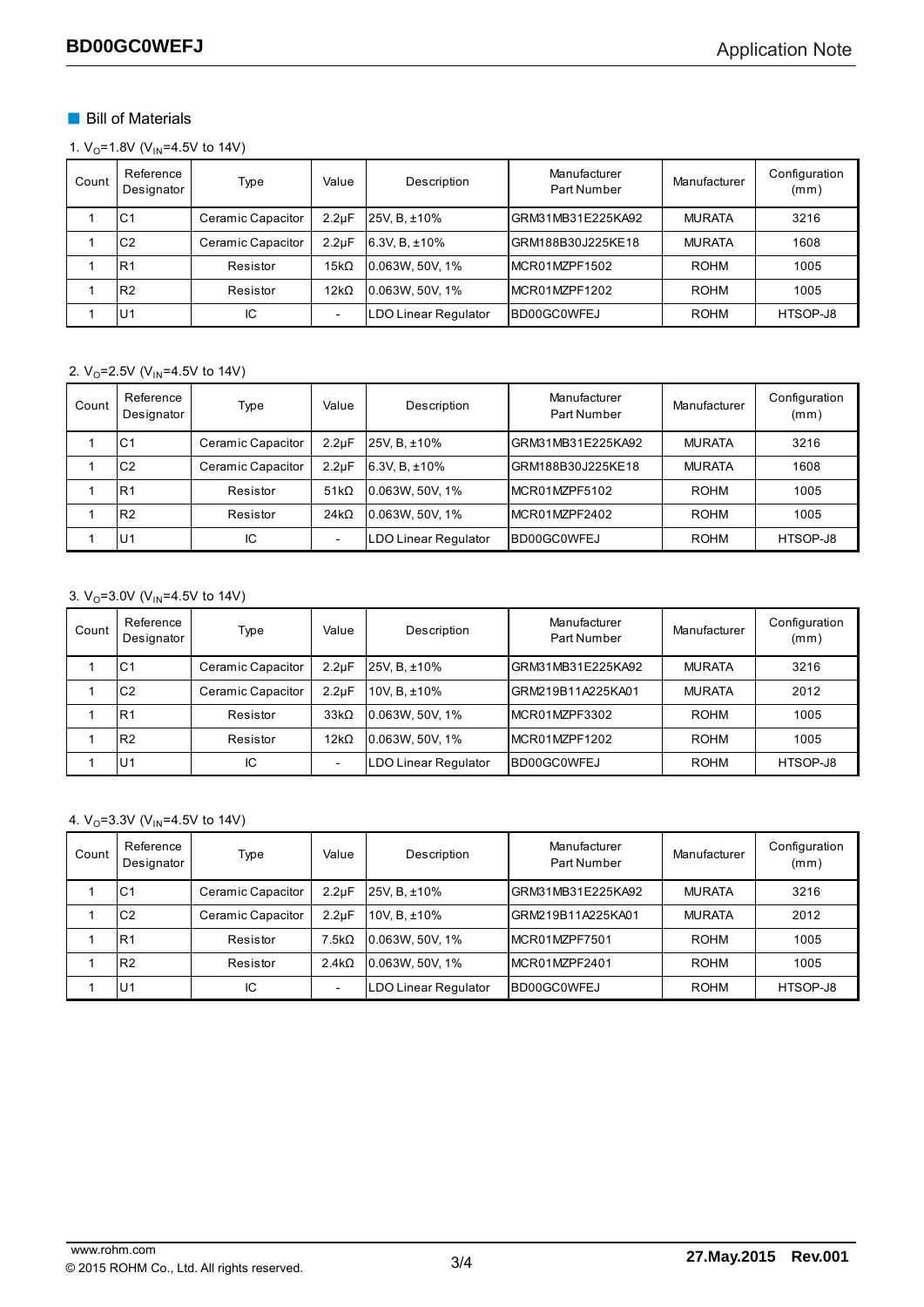# ■ Bill of Materials (continued)

5.  $V_0$ =6.0V (V<sub>IN</sub>=6.9V to 14V)

| Count | Reference<br>Designator | Type              | Value                    | Description          | Manufacturer<br>Part Number | Manufacturer  | Configuration<br>(mm) |
|-------|-------------------------|-------------------|--------------------------|----------------------|-----------------------------|---------------|-----------------------|
|       | IC <sub>1</sub>         | Ceramic Capacitor | $2.2 \mu F$              | 25V, B, ±10%         | GRM31MB31E225KA92           | <b>MURATA</b> | 3216                  |
|       | C <sub>2</sub>          | Ceramic Capacitor | 2.2 <sub>u</sub> F       | 16V, B, ±10%         | GRM219B31C225KA87           | <b>MURATA</b> | 2012                  |
|       | IR1                     | Resistor          | $13k\Omega$              | 0.063W, 50V, 1%      | IMCR01MZPF1302              | <b>ROHM</b>   | 1005                  |
|       | IR2                     | Resistor          | $2k\Omega$               | 0.063W, 50V, 1%      | MCR01MZPF2001               | <b>ROHM</b>   | 1005                  |
|       | U <sub>1</sub>          | IC                | $\overline{\phantom{0}}$ | LDO Linear Regulator | BD00GC0WFEJ                 | <b>ROHM</b>   | HTSOP-J8              |

#### 6.  $V_0$ =8.0V ( $V_{IN}$ =8.9V to 14V)

| Count | Reference<br>Designator | Type              | Value              | Description          | Manufacturer<br>Part Number | Manufacturer  | Configuration<br>(mm) |
|-------|-------------------------|-------------------|--------------------|----------------------|-----------------------------|---------------|-----------------------|
|       | IC1                     | Ceramic Capacitor | 2.2 <sub>u</sub> F | 25V, B, ±10%         | GRM31MB31E225KA92           | <b>MURATA</b> | 3216                  |
|       | C <sub>2</sub>          | Ceramic Capacitor | 2.2 <sub>u</sub> F | 16V. B. ±10%         | GRM31MB11C225KA35           | <b>MURATA</b> | 3216                  |
|       | R <sub>1</sub>          | Resistor          | 27k <sub>0</sub>   | 0.063W, 50V, 1%      | MCR01MZPF2702               | <b>ROHM</b>   | 1005                  |
|       | R <sub>2</sub>          | Resistor          | $3k\Omega$         | 0.063W, 50V, 1%      | IMCR01MZPF3001              | <b>ROHM</b>   | 1005                  |
|       | U1                      | IC                |                    | LDO Linear Regulator | BD00GC0WFEJ                 | <b>ROHM</b>   | HTSOP-J8              |

## ■ Precautions for use

(1) This document provides the BOM for evaluation boards. Small parts can also be selected for resistor, and capacitor.

- (2) When miniaturizing a resistor, consider decrease in rated power and withstand voltage.
- (3) When miniaturizing a ceramic capacitor, consider decrease in withstand voltage. In addition, the capacity may be decreased by DC bias characteristics, and the desired characteristics may not be obtained.
- (4) If ceramic capacitor models differ even when they have the same capacity and withstand voltage, the capacity may be decreased by DC bias characteristics depending on the model, and desired characteristics may not be obtained. Be sure to check the DC bias characteristics.
- (5) This circuit constant is the value for our evaluation board. It may be necessary to adjust the constant for the actual board. Carry out suitable evaluations.